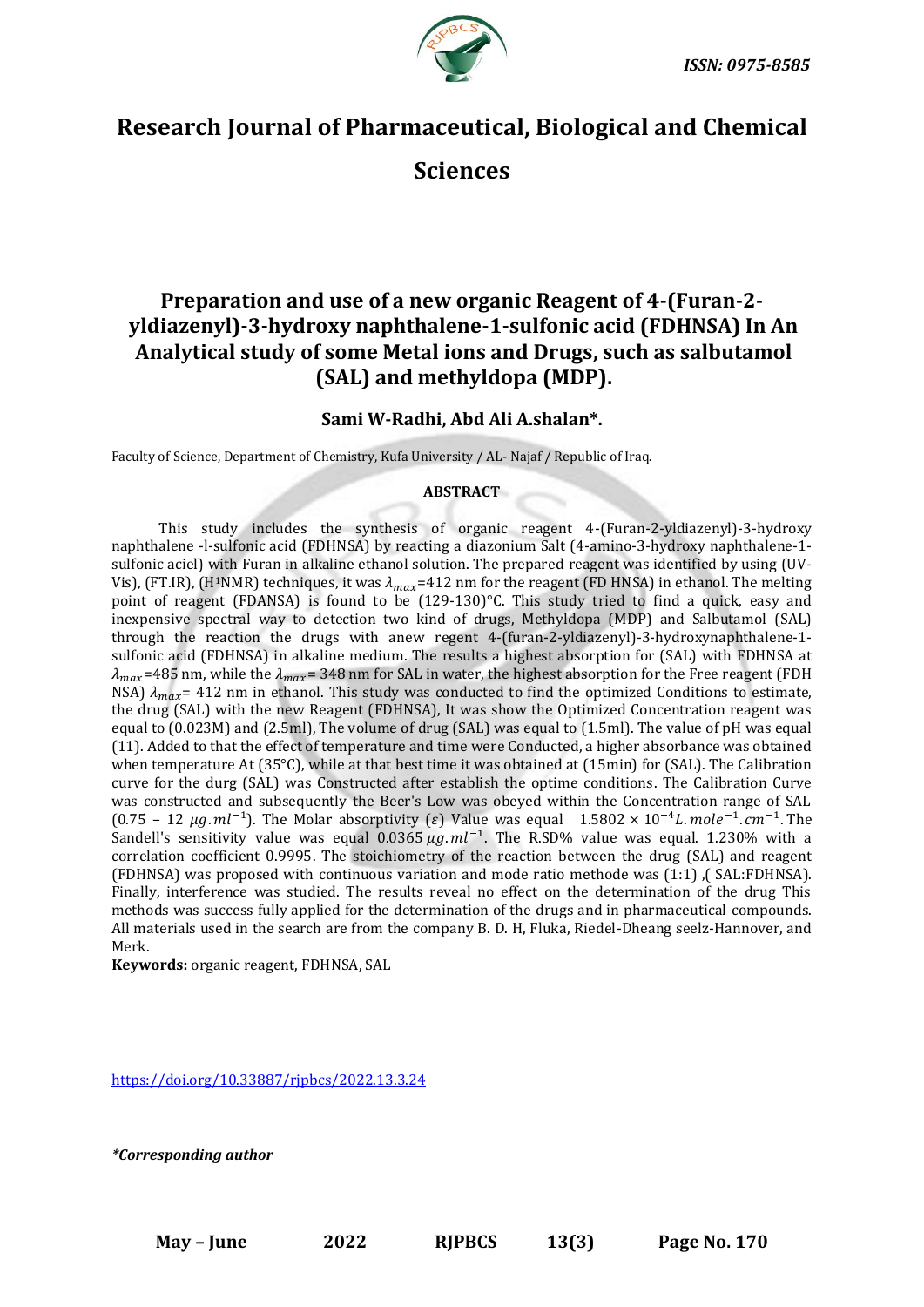

## **INTRODUCTION**

1- Azo dyes: Aso pigments from (60-70)% in all dyes (1), the reason for their designation is the presence of the azo group  $(-N=K-)$  hybrization sp2 and related to the aromatic system (2), in order to prepare azo properties, we should choose amine first, which is the process of aldidze, then the reaction (3), the azo group may be associated with many different groups (R-N=N-R). These are dyes and their metal complexes are very low in dispersion to nitrogen and hydrocarbons, such as aromatics, which are called aromatic dyes, which are characterized by their high stability due to the high stability of these compounds. The color intensity is high due to the resonance phenomenon found in these aromatic compounds (4), one example is the simplest compounds of azo benzene.

Azo compounds are one important organic compound in many fields such as pharmaceuticals and cosmetics (5,6). The use of dates back to the prehistoric are and all sources used in this peried are natural sources (7,8), at the beginning of the 20th century, hatural dyes were replaced with industrial dyes and the researcher was able (William Perkin) 1856 from the preparation of the purple aniline dye (9,10), it considered the first cast trade mission until the year 1970 was called a dye Brown the composition of the compound as an average of pigments in clouds Yellow, orange, Red; Purple, Blue, Each compound is different depending on the initial material and the breadth of the additives if the system containing the na specific wavelength particles(11), azo dyes are important in the field organic synthesis as reagents in measuring chromatography(12), and are used in medical fields(13), azo dyes are used in chemistry analysis corrective processes such as or gage and reddish pigment as wea as used in the wall in dusty, wood and silk (14).

In the field of drugs, these compounds have been used as drugs because they have inhibitory wall of bacterial (15), and these germs germicidal colon and bacteria causing chronic bowel disease (16,17), and cancer (18), the article was used prontosil itison azo anti-cancer drug and ulcer(19) classification of azo compounds are classified according to the azo compounds founds in the knees, such as mono clonal, bifocal or train gulor (20), or can be classified into two main categories depending on the rings associated with the two groups of the two.

- Hormo cyclic azo compounds.
- Hetro cyclic azo compounds.

#### **Salbutamol (SAL)**

Salbutamol is a bronchodilator in the epinephrine family, which relaxes the muscles surrounding the bronchi, and is used in respiratory distress and in chronic asthma, reducing premature births [21].

Salbutamol is available on the market in tablets, inhalers and syrup, preferably not for use by pregnant and breastfeeding women unless consulted by a doctor, salbutamol has the following formula [22].

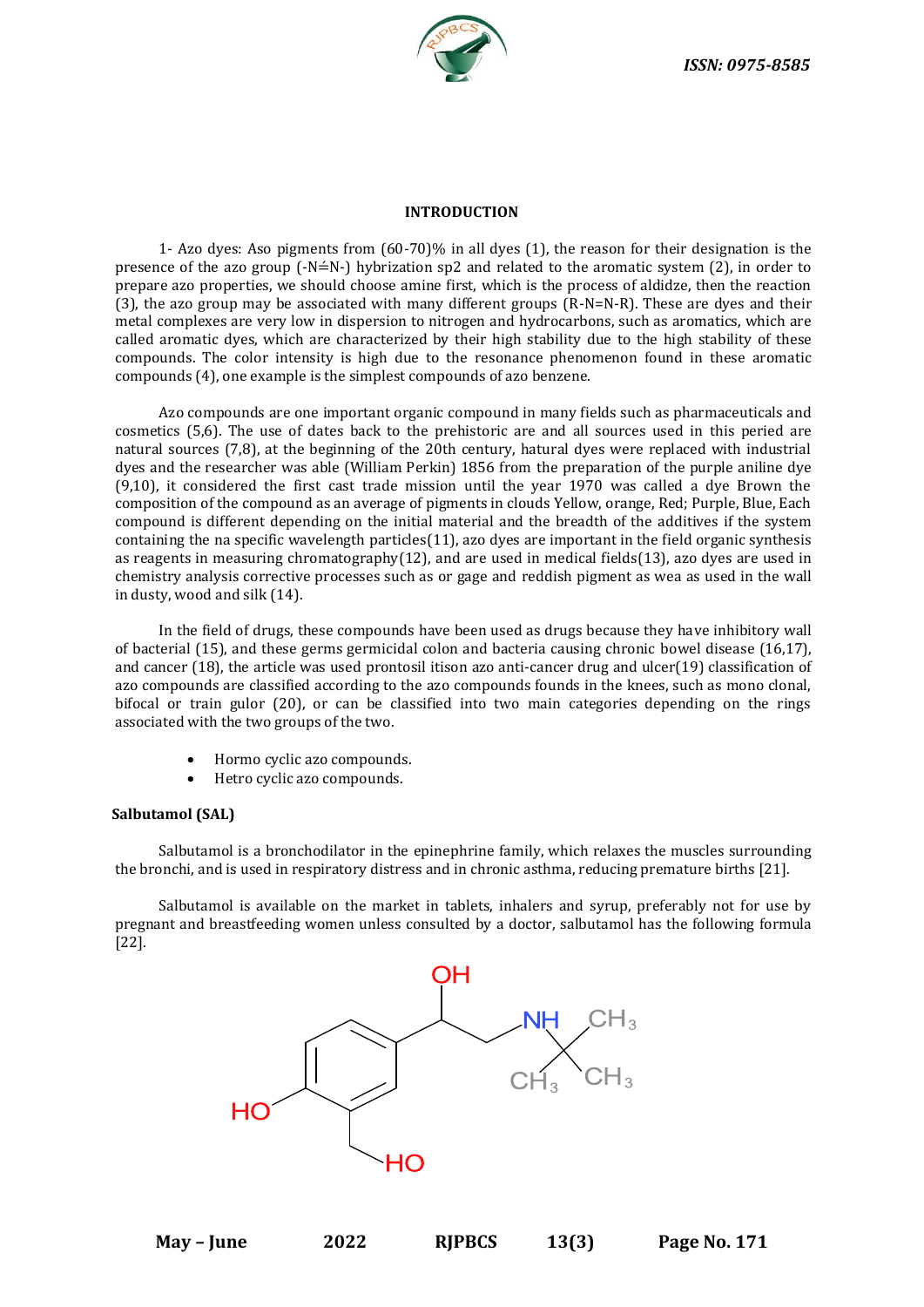

Salbutamol (C13H21NO3)

Molar mass= 239.311 g/mole

RS – 4 – [ 2 – (terd – butyl amino) – 1 – hydroxyl ethyl] – 2 – (hydroxyl methyl) phenole.

# **EXPERIMENTAL**

# **Apparatus:**

FTIR spectrophotometer (FTIR-8400s) from Shimadzu company, UV-vis. spectrophotometer single Beam UV-vis- (uv-1650pc).

Spectrophotometer from Shimadzu company, UV-vis. -spectrophotometer Biotech, UV-vis. Spectrophotometer (uv-9200), pH meter instrument, pH meter HANN Instrument, Melting point instrument electro thermal malting point 9300-u-k, Electrical balance B1210s, Water bath:- GFL 1083, Molar conductivity meter:- Cand- 720 (WTW), C.H.N analysis Euro vector instrument & software, Atomic absorption spectrophotometer Atomic Absorption 2600, H1NMR Spectro photometer (400MHZ) Fourier Trans formation Bruker.

# **Preparation of Salbutamol stock solution (100**  $\mu$ **g. ml<sup>-1</sup>)**

A 0.1000 gm amount of pure SAL was dissolved in distilled water and the solution was made up to volume of 100ml in Volumetric flask with the same solvent. To obtain (SAL) working solution (100  $\mu g$ .  $ml^{-1}$ ) a 10ml volume of the stock solution was transferred into a 100ml volumetric flask and made up to the mark with distilled water.

# **Preparation of organic reagent [23]**

4-(Furan –2– yldiazenyl) –3– hydroxy naphthalene –1– sulfonic acid (FDHNSA)

It was melted (0.004mole) from (4-amino-3-hydroxy naphthalene -1- Sulfonic acid) in (10ml) from ethanol and place the mixture under Cooling  $(0 - 5^{\circ}C)$ , the add (1ml) from HCl with stirring and then add (0.004 mole) from NaNO<sub>2</sub> dissolved in (10ml) from water at (0-5 $\degree$ C), then leave the mixture for (5-10Min) period to complete to dialysis process, then add this solution (0.004mole) from Furan dissolved in (20ml) from ethanol and same degree warm  $(0-5°C)$  , then add to mixture (5ml) from Noah with concentration (0.1M), the leave the mixture under the cooling from the next day.

Then wash the precipitate several times with distilled water and leave to dry. As in the chart (1)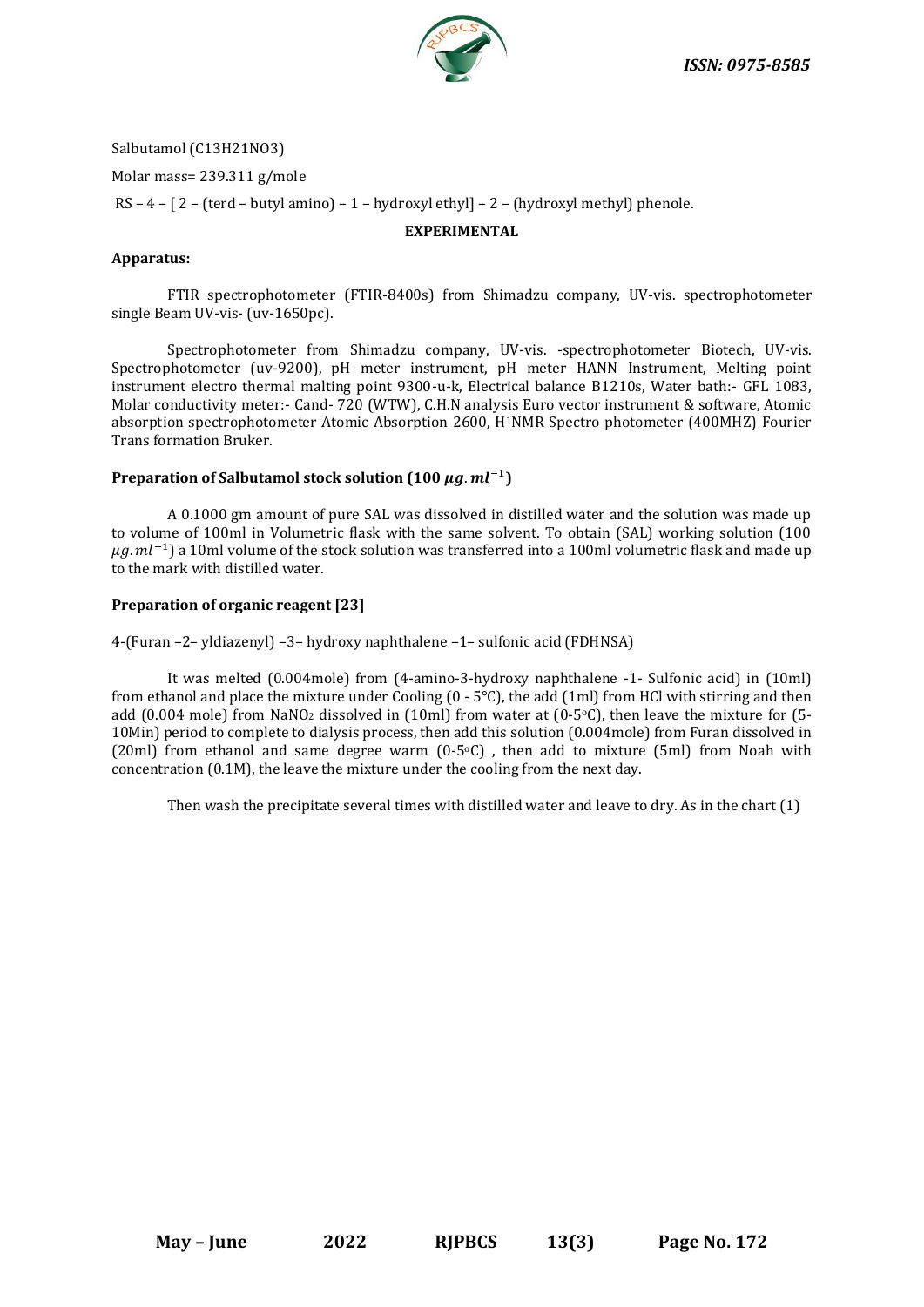



4-Furan-2-yldiazenyl)-3-hydroxynaphathlene-1-sulfonic acid (FDHNSA)

# **Chart (1) steps to prepare organic reagent (FDHNSA)**

## **Hydrochloric acid solution (0.8m)**

Prepared by dilution of concentration hydrochloric acid and standardized against sodium carbonate.

## **Sodium hydroxide solutions (0.1m)**

A 0.4000gm of sodium hydroxide was dissolved in distilled water and made up to the 100m volumetric flask with the same solvent

#### **Analysis of commercial dosage forms**

Twenty tablets were accurately weighed and powdered. An amount to tablets equivalent to 100mg of the pure drug, woes dissolved in distilled water and tranferred into a 100mg calirated flask and completed to the mark with the same solvent. The flask with its contents was shaked well and filtered. Samples of 2-13 $\mu$ q.  $ml^{-1}$  of (SAL) were taken and the meassivements were carried out as described ealier under general procedure.

## **Stoichiometry of the reaction**

The stoichiometry of the reaction between each (SAL) and FDANSA was investigated under the recommended optimum Conditions and applying Job's method<sup>[24]</sup> volumes of  $(1-10 \text{ ml})$  of 0.023M portions of FDHNSA were coupled with corresponding 0.023M (SAL) solution to give a total volume (10ml). The results obtained (Fig.1) showed that (1:1) (SAL:FDHNSA) product was formed between (SAL) and FDHNSA the apparente stability constante was sateetation calculated by comparing the absorbance of solution containing stoichiometric amount of (SAL) and FDHNSA with that of a solution containing a five-fold excess of FDHNSA reagent. The stability constant of the product in water under the described experimental conditions was  $2.4432 \times 10^{+4}$  L. mole<sup>-1</sup>.

#### **RESULTS AND DISCUSSION**

#### **Absorption spectra**

When a very diluted aqueous solution of SAL was mixed with FDHNSA reagent in alkaline medium, an intense yellow-orange azo dye formed immediately, wich became stable after (5min). The yellow-

**May – June 2022 RJPBCS 13(3) Page No. 173**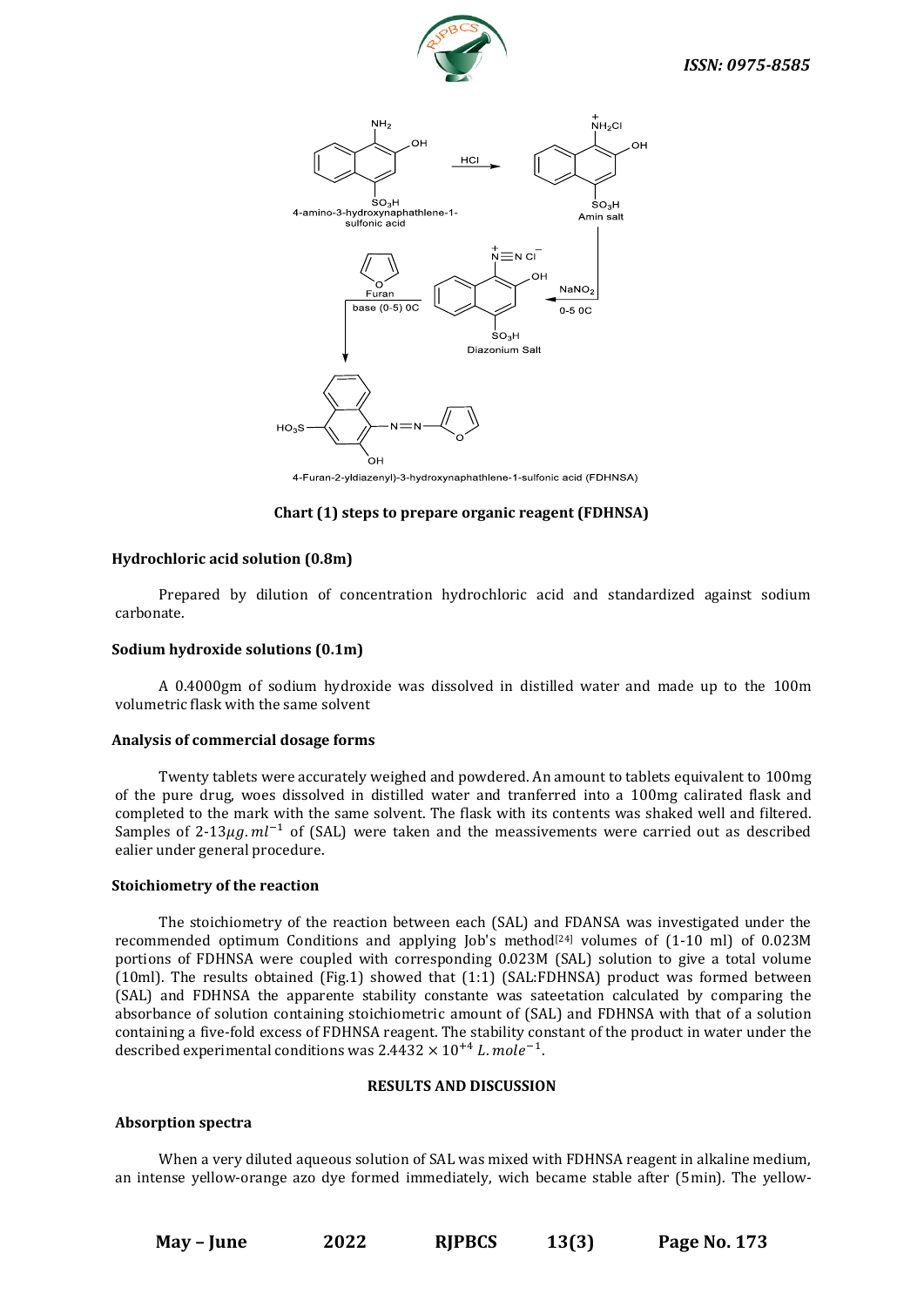

orange product has a maximum absorption at  $\lambda_{max}$ =485nm Fig.2, Fig.3 shows the spectra of product formed and of the reagent blank and the free reagent.

The maximum absorption at (485nm) was used in all subsequent experiments.

## **-Study of the optimum reaction Conditions**

The effects of various parameters on the absorption intensity of the formed product were studied and the reaction conditions were optimized

## **Effects of reagent concentration.**

When various concentration of FDHNSA solution were added to a fixed concentration of SAL, 2.5 ml of 0.023M FDHNSA solution was sufficient to develop the color to its full intensity and give minimum blank Value, 2.5 ml the absorbance of blank value increased, causing a decrease in the absorbance of sample. There for, 2.5 ml of 0.023M FDHNSA solution was found optimum and was used in all subsequent experiments.

# **Effect of pH value**

Preliminary results indicated that the presence of an al Kaline in the reaction mixture is essential for developing a more intense yellow-orange color. In this respect, sodium hydroxide, potassium hydroxide, sodium acetate ammonium hydroxide and sodium carbonate were examined, It was found that the best results were obtained with sodium hydroxide, therefore, sodium hydroxide was chosen and 1ml of 0.lm solution was added as optimum after the diazotized reagent as it gives a high sensitivity and minimum blank value. The best pH was equal (11) Fig. 4.

## **Effect of Reaction time**

In spite of the rapid color development, the color intensity reached a maximum after (SAL) solution had been reacted with FDHNSA in alkaline medium was equal (15min) Fig.5.

# **Effect of Temperature**

The effect of temperature was studied ant its effect on the stability of the resulting compounds, the best reactions temperature was 35°c fig.6.

# **Accuracy and precision**

To determine the accuracy and precision of the methods, SAL was determined at of five determinations. The overall relative standard deviation and recoverie were summarized in Table (1). small relative standard deviation (less than 1.992) and a good recovery (101.7%) indicated high precision and accuracy of the method.

#### **Calibration curve**

Under the recommended conditions described above and mentioned in the general assay procedure, a linear calibration graph (Fig.7) for SAL was obtained which shows that Beer's low obeyed over the concentration range of  $(0.75{\text -}12 \mu g.ml^{-1})$  with a correlation coefficient of 0.9992. The conditional molar absorpativity of the product formed with SAL was found to be  $1.5802 \times$  $10^{+4}$ L. mole<sup>-1</sup>. cm<sup>-1</sup> with reference to the SAL and sandell's sensitivity was 0.0535 $\mu$ g. ml<sup>-1</sup> [Table 2].

# **Analytical Applications**

The suggested method was applied to the quantitative determination of SAL in pharmaceutical formulation.

**May – June 2022 RJPBCS 13(3) Page No. 174**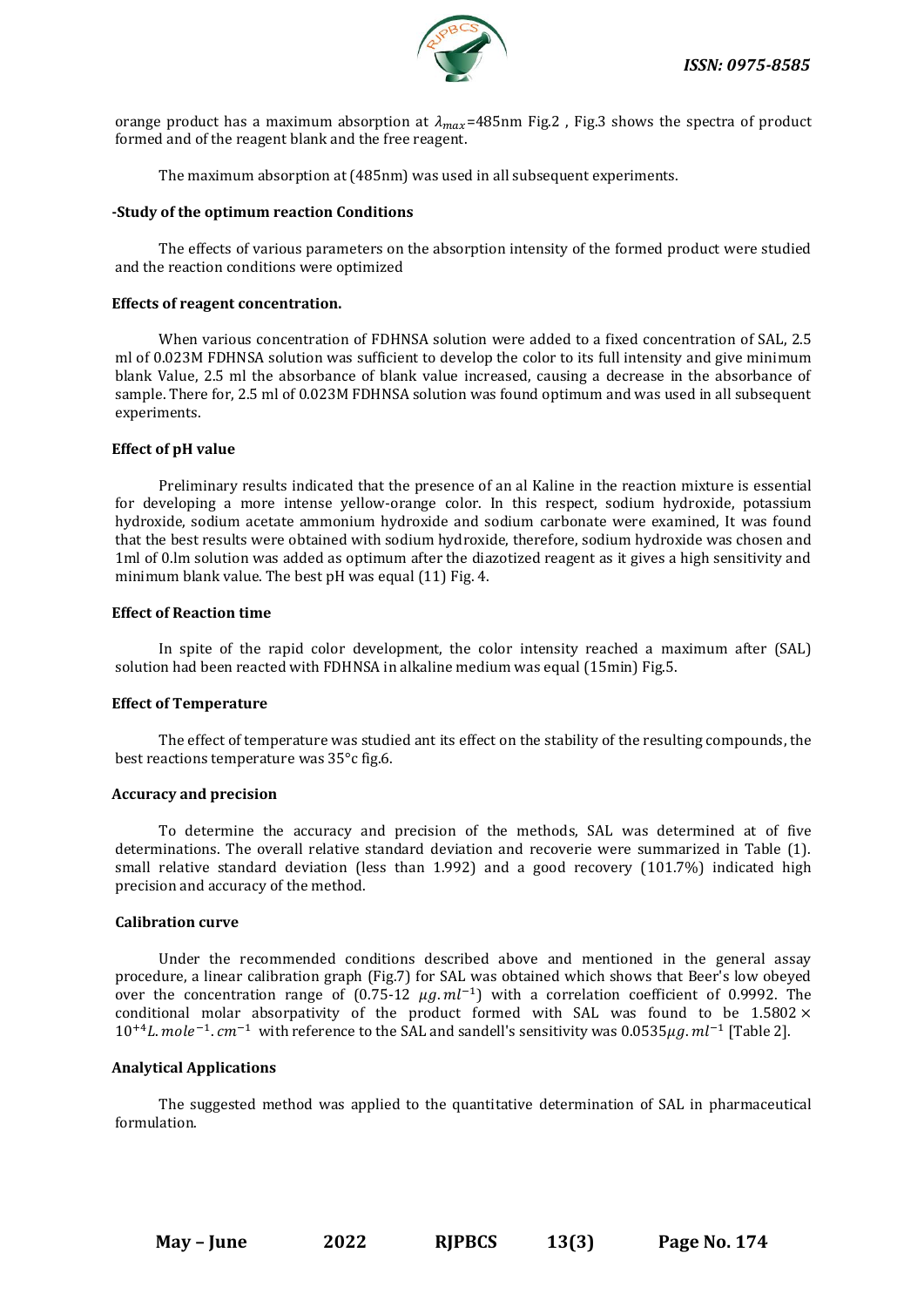

Two types of tables containing SAL have been analyzed and they gave a good accuracy and precision as shown in [Table 3]. The proposed method was compared successfully with other standard method (spectroscopic methods).

## **CONCLUSION**

A simple, rapid and sensitive spectrophotometric method has been developed for the determination of trace amount of SAL in aqueous solution based on reagent azo (FDHNSA) in the presence of sodium hydroxide. The proposed require temperature control [Table 4].

The method was applied successfully to pharmaceutical tablets containing (SAL). Easy to prepare the organic reagent by obtaining diazione salt for aromatic salts in normal Conditions.



Figure 1: Job's method for the (A) complex produced



Suggested structure product SAL with FDHNSA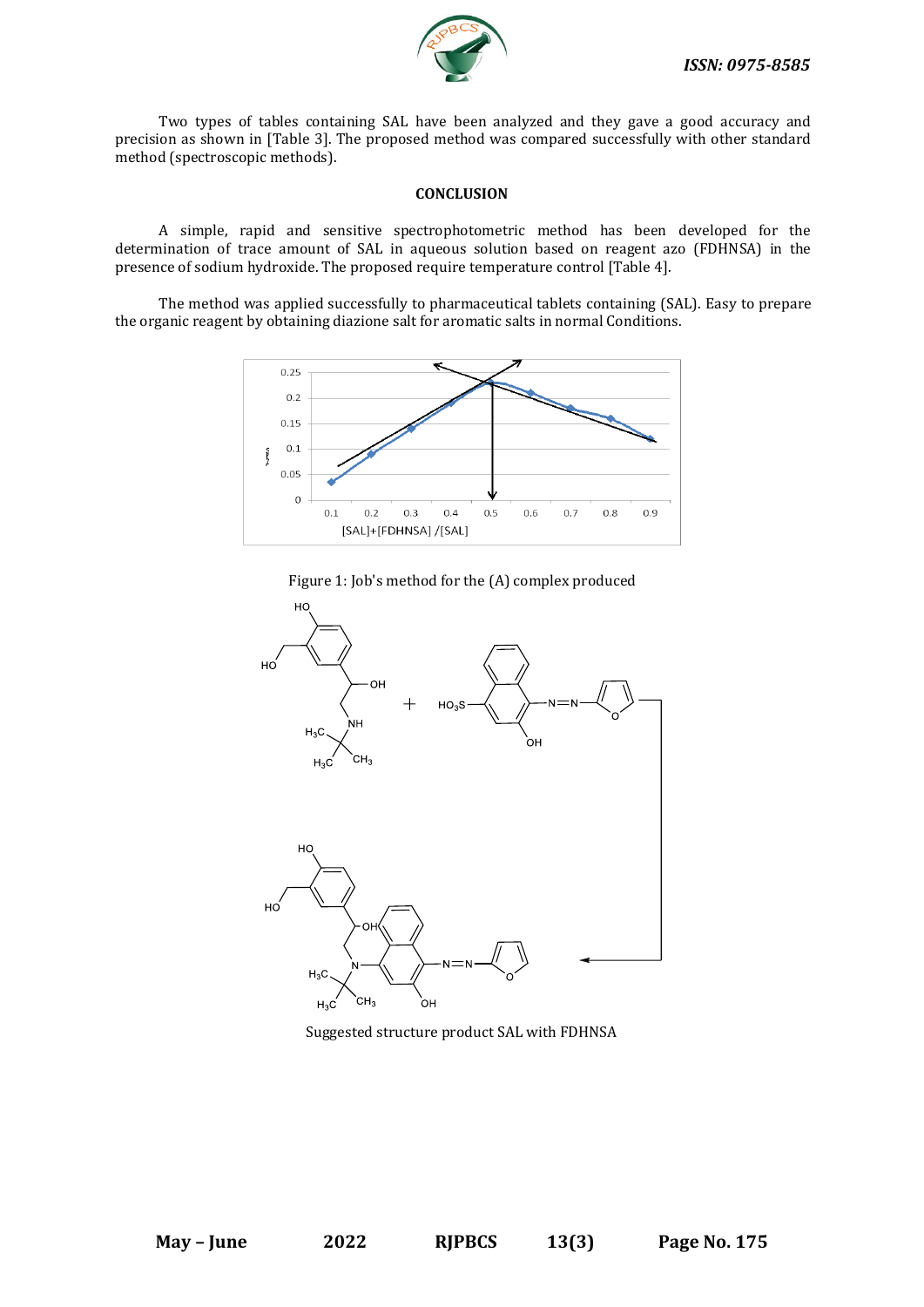





Figure 3: Absorption spectra of SAL with FDHNSA  $\lambda_{max} = 485nm$ 



**Figure 4: Effect of pH**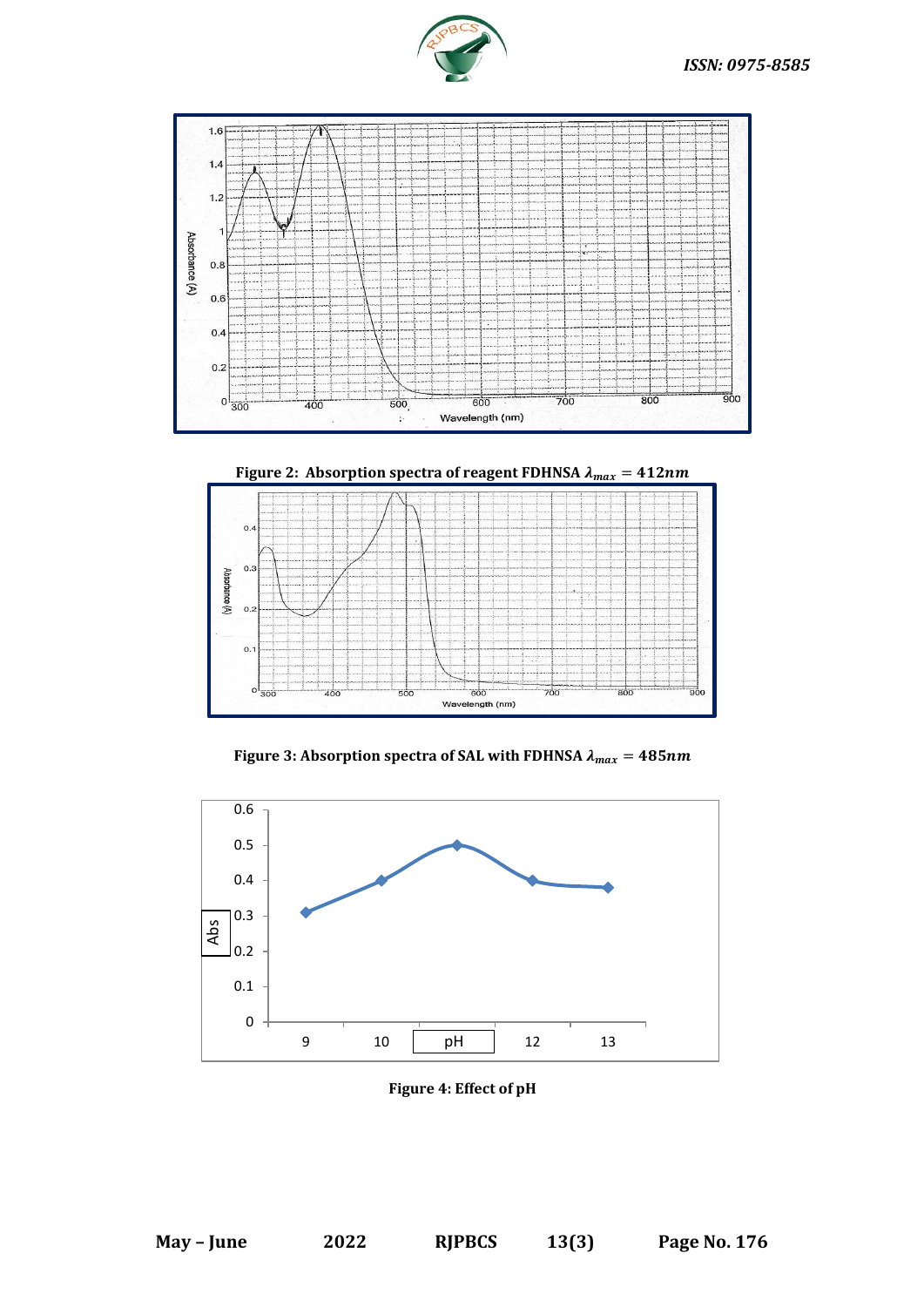







**Figure 6: Effect of Temperature**



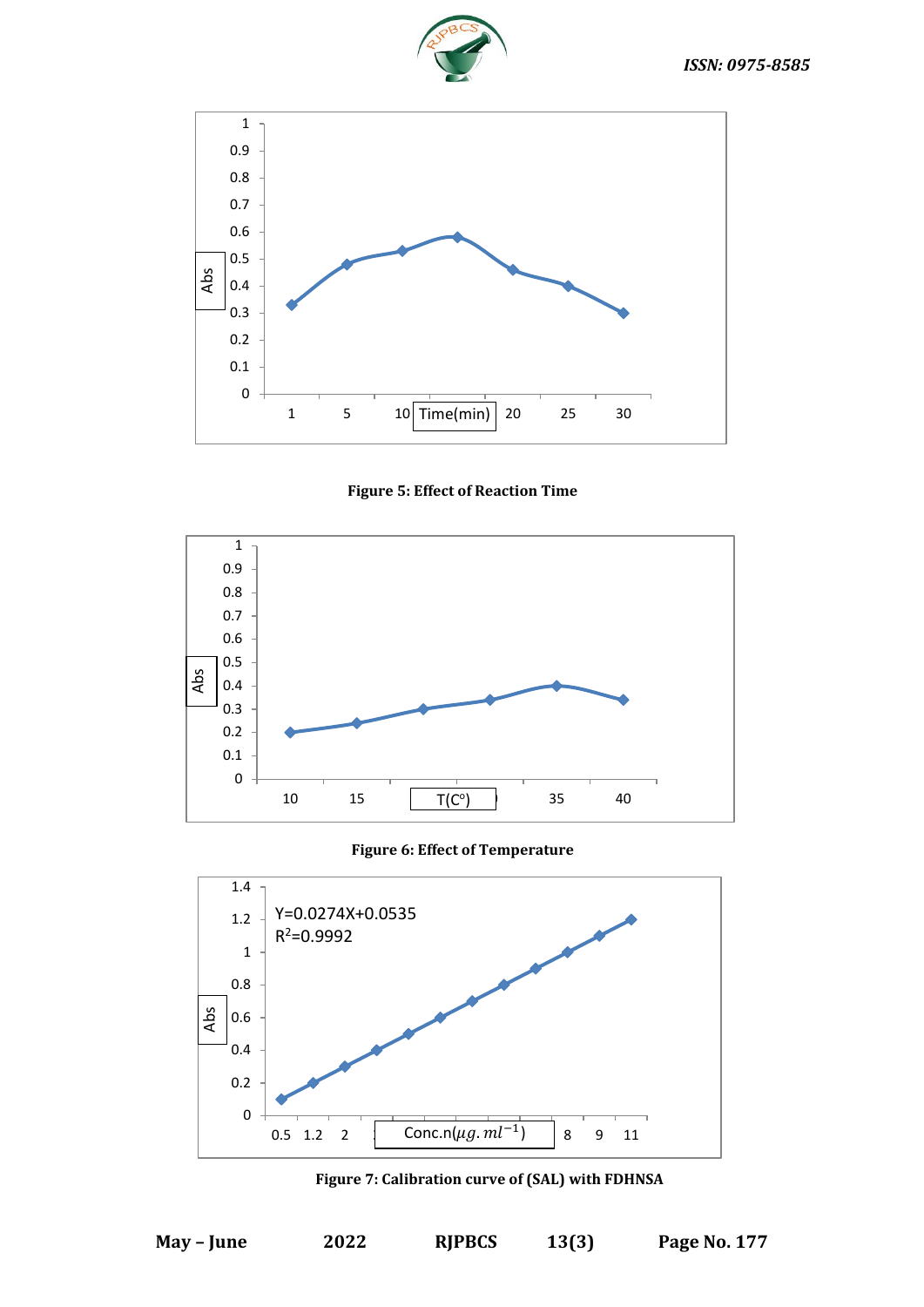

| Values                    | SAL    |
|---------------------------|--------|
| Wavelength (nm)           | 485    |
| Con. C $(\mu g. ml^{-1})$ | 3.5    |
|                           | 0.234  |
| $R.S.D\%$                 | 1.230% |
| Error%                    | 1.7%   |
| $DL(\mu g. ml^{-1})$      | 1.292  |
| %Recovery                 | 101.7% |

# **Table: Accuracy and precision of the proposed method**

**Table 2: Analytical data obtained from proposed method**

| <b>Parameter</b>                                        | <b>SAL</b>  |
|---------------------------------------------------------|-------------|
| Beer's low limit $(\mu g. ml^{-1})$                     | $0.75 - 12$ |
| Molar absorptivity (L. $mol^{-1}$ . $cm^{-1}$ )         | 1.5802*104  |
| Sandell's sensitivity ( $\mu$ g. cm <sup>-2</sup> )[25] | 0.0365      |
| Detection limit $(\mu g \cdot m l^{-1})$ [26]           | 0.3656      |
| Quantition limit $(\mu g. ml^{-1})$ [27]                | 0.8345      |
| <b>Correlation Cofficient (R)</b>                       | 0.9995      |
| <b>Determination Cofficient (R2)</b>                    | 0.9992      |
| Slop(b)                                                 | 0.027       |
| Intercept (a)                                           | 0.054       |

# **Table 3: Application of proposed method for the determination of SAL in preparations pharmaceutical**

| SAL<br>Sample             | Comc.mg/ml |       | Error% | Recovery% |  |
|---------------------------|------------|-------|--------|-----------|--|
| (Tablets)                 | present    | found |        |           |  |
| <b>Butadin</b><br>(SDI)   |            | 4.880 | $+2.4$ | 102.4     |  |
| <b>Butadin</b><br>(Dijla) | 0.5        | 0.504 | $-0.8$ | 99.2      |  |

**Table 4: comparison of the proposed method with some method for the determination of (SAL)**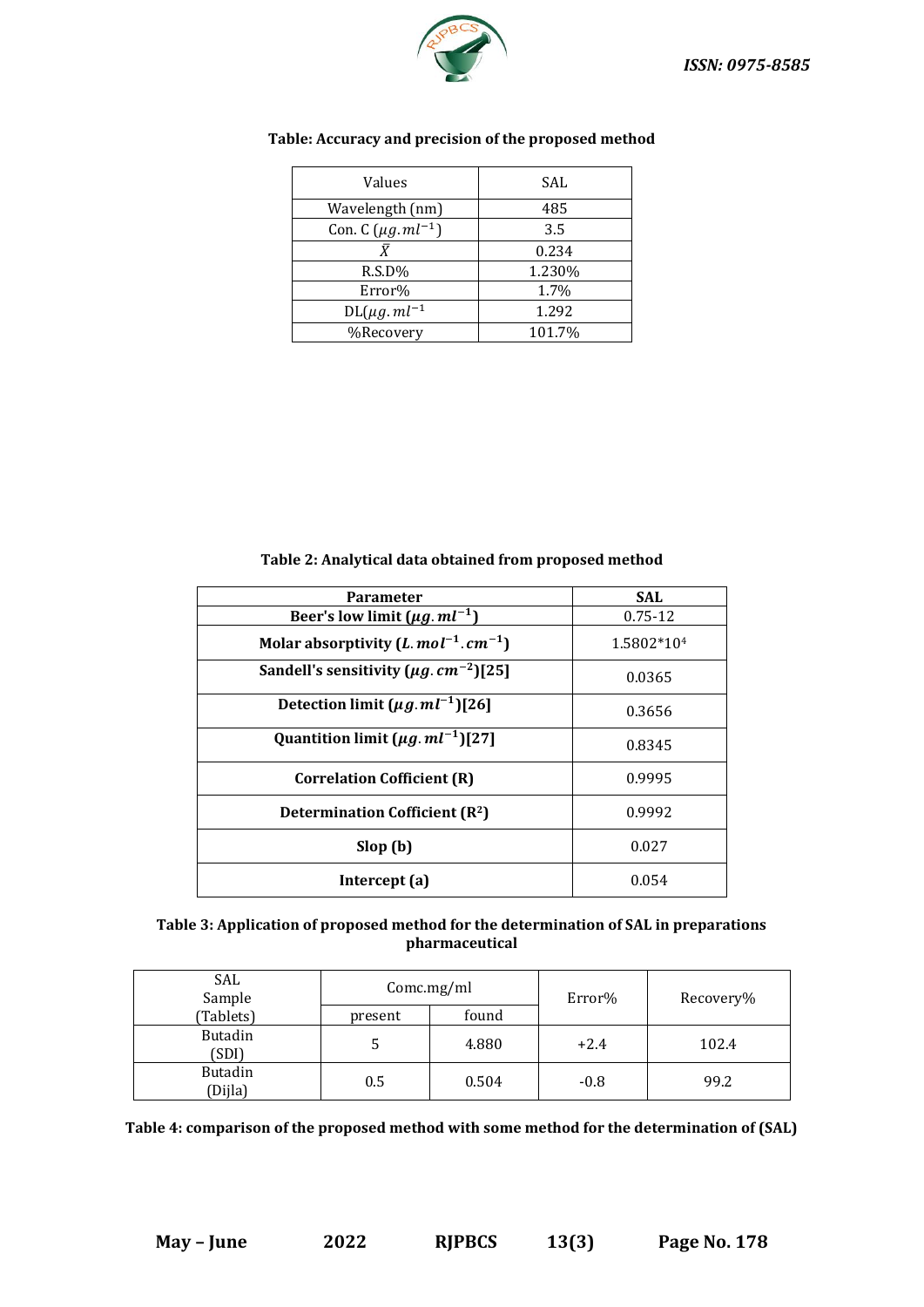

| Application      | Wavelength<br>nm | Reagents used                                                         | linear range<br>$\mu$ g. m $l^{-1}$        | drugs              | R    |
|------------------|------------------|-----------------------------------------------------------------------|--------------------------------------------|--------------------|------|
| <b>Butadiene</b> | 620              | Chloramine- $T -$<br>$N$ , $N$ -Dimethyl -<br>p - phenylene<br>dimine | $10 - 40$<br>$LOD=0.3$                     | Salbutamol         | (28) |
| <b>Butadiene</b> | 448              | Diazotized – $o$ –                                                    | $0.6 - 14$<br>$LOD=0.4$                    | Salbutamol sulfate | (29) |
| This study       | 433              | <b>NQS</b>                                                            | $0.75 - 12$<br>$LOD=0.5$<br>$LOQ = 0.5311$ | <b>Butadiene</b>   |      |
| This study       | 485              | <b>FDHNAS</b>                                                         | $0.75 - 12$<br>$LOD=0.36$<br>$LOQ = 0.83$  | <b>Butadiene</b>   |      |

# **REFERENCES**

- [1] C. Carliell, S. Barclay, C. Buckley, Microbial decolourization of a reactive azo dye under anaerobic conditions. Water SA., (1995), 21(1): 61-69.
- [2] L. Al-Rubaie, R. Mhessn; Synthesis and characterization of azo dye para red and new derivatives. E-J. Chem., (2012), 9(1): 465-70.
- [3] N. M. Rageh, Ismail and Dean M. K; J. Anal. Sci., and Spec, (2004), 49(4), 240-247.
- [4] J. March and M. B. smith; "March's Advanced Organic chemistry", 6th Ed, New York., (2007), P. 548-549.
- [5] K. M. Rathod, and N. S. Thaker; Chem. Sci. Trans. , (2013), 1, 25-28.
- [6] D. Marmion; Hand book of colorant, Wiley New York. ,(1999), 23-26.
- [7] Grierson; dyeing and dyestuffs., aylesbury: shire album 229, shire publication L to (1989).
- [8] V. K. Gupta, and Suhas. Application of low-cost adsorbents for dye removalareview; Journsl of environmental Managemen., (2009), 90, 2313-2342.
- [9] A. K. Verma, C. Raghukumar, R. R. Parvatkar, and C. G. Naik; Arapid towstep bioremediation of the anthraque-none dye, Reactive Blue 4 by a mairine-derive fungus. Water, Air, and Soil Pollution. , (2012), 223, 3499-3509.
- [10] R. G. Saratale, D. Saratale, J. S. chang, and S. P. Govindwar, bacterial decolorization and degradation of azo dyes: areview; journal of the Taiwan institute of chemical engineers. , (2011), 42, 138-157.
- [11] F. Carey, "organicchemistry", 6th edition. , (2006), (22.18), 979-985.
- [12] R. V. Hoffman; "Organic chemistry anintermediate text"., 2nd ed Sons inc. America., 315, (2004).
- [13] G. Chandravadivelu, and p. Senniappan; Int. J. res. Pharm. Chem., 1(4), (2011), P.1082-1086.
- [14] C. K. Desai and K. R. Desai; Arabian Journal of science and Engineering of India., (2004), vol. 29, 1A.
- [15] S. Bondock, A. Gaber and A. Tudda; ARKIVOC., (2006), 113-156.
- [16] A. Eriksson: Ph. D. Thesis., Uppsaia university, (2001).
- [17] A. Corbu and C' Enache; ARKIVOC., (2006), 121-129
- [18] C. Parkanyi and D. Schmidt; J. Hetro. Chem., 37, (2002).
- [19] Z. Rappoport; "The chemistry of Anilines partl"., publication 747, (2007).
- [20] N. M. Rageh; Spectro Chim. Acta. , (2004), 60A. P. 103.
- [21] A. Lipman (1993), "marlindal-the Extra pharmacopoeia" 30th ed. Edited J. E. F. Reyonlds. International Journal of pharmacy practice. 2, 1255.
- [22] J. Egle, (1986), "The pharmacological basis of the rapeutics" 7th ed. Edited by G. Alfred, L. Goodman, T, Rail and F. Murad, Murad, Macmillan, New York, NY 18. Journal of pharma ceutical sciences, 75,829.
- [23] S.Shibata ,M.Furkawa and R.Nashhma ,Anal ,chem. .Acta,81,131(1976).
- [24] J. H. Yoe and A. L. Jones; Ind. Eng. Chem. Anal., 16, 11, (1944).
- [25] S. Dutta ; Acta Pharm., 60, 229–235, (2010).
- [26] O. Yamauchi, H. Tanaka and T. Uno ; Talanta., 15, 177, (1968).
- [27] S. P. Singh, R. Karnawat, I. K. Sharma and P. S. Verma ; Int. J. Chem. Tech. Res., 3(3): 1164-1171, (2011).

**May – June 2022 RJPBCS 13(3) Page No. 179**